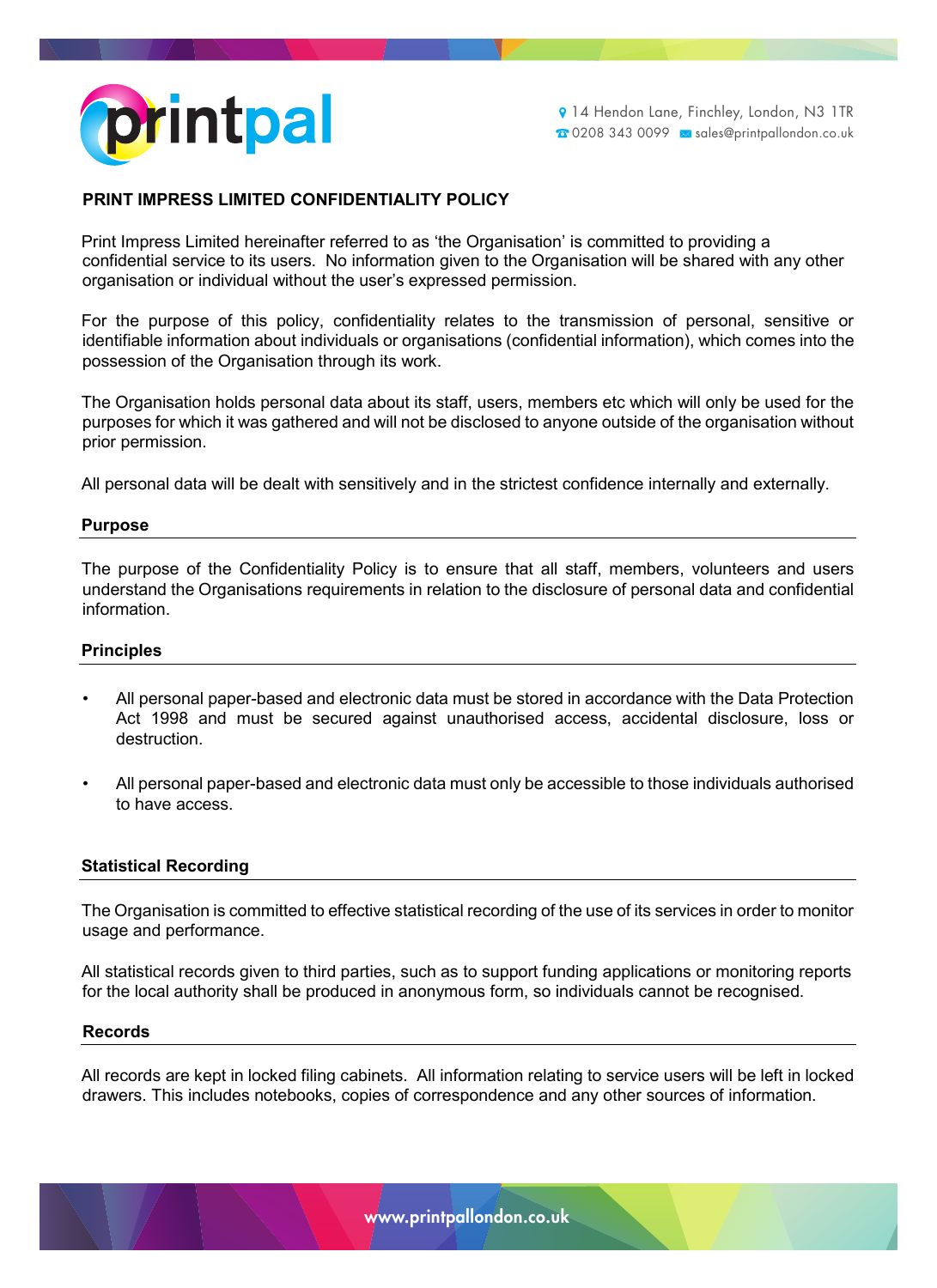

14 Hendon Lane, Finchley, London, N3 1TR 0208 343 0099 sales@printpallondon.co.uk

# **Breaches of Confidentiality**

The Organisation recognises that occasions may arise where individual workers feel they need to breach confidentiality. Confidential or sensitive information relating to an individual may be divulged where there is risk of danger to the individual, a volunteer or employee, or the public at large, or where it is against the law to withhold it. In these circumstances, information may be divulged to external agencies e.g. police or social services on a need to know basis.

Where a worker feels confidentiality should be breached the following steps will be taken:

- The worker should raise the matter immediately with their Line Manager.
- The worker must discuss with the Line Manager the issues involved in the case and explain why they feel confidentiality should be breached and what would be achieved by breaching confidentiality. The Line Manager should take a written note of this discussion.
- The Line Manager is responsible for discussing with the worker what options are available in each set of circumstances.
- The Line Manager is responsible for making a decision on whether confidentiality should be breached. If the Line Manager decides that confidentiality is to be breached then they should take the following steps:

The Line Manager should contact the Chair in the first instance, or Vice Chair of the Executive Committee. The Manager should brief the Chair/Vice Chair on the full facts of the case, ensuring they do not breach confidentiality in doing so. The Line Manager should seek authorisation to breach confidentiality from the Chair/Vice Chair.

If the Chair/Vice Chair agrees to breach confidentiality, a full written report on the case should be made and any action agreed undertaken. The Line Manager is responsible for ensuring all activities are actioned.

If the Chair/Vice Chair does not agree to breach confidentiality then this is the final decision of Organisation Name.

#### **Legislative Framework**

The Organisation will monitor this policy to ensure it meets statutory and legal requirements including the Data Protection Act, Children's Act, Rehabilitation of Offenders Act and Prevention of Terrorism Act. Training on the policy will include these aspects.